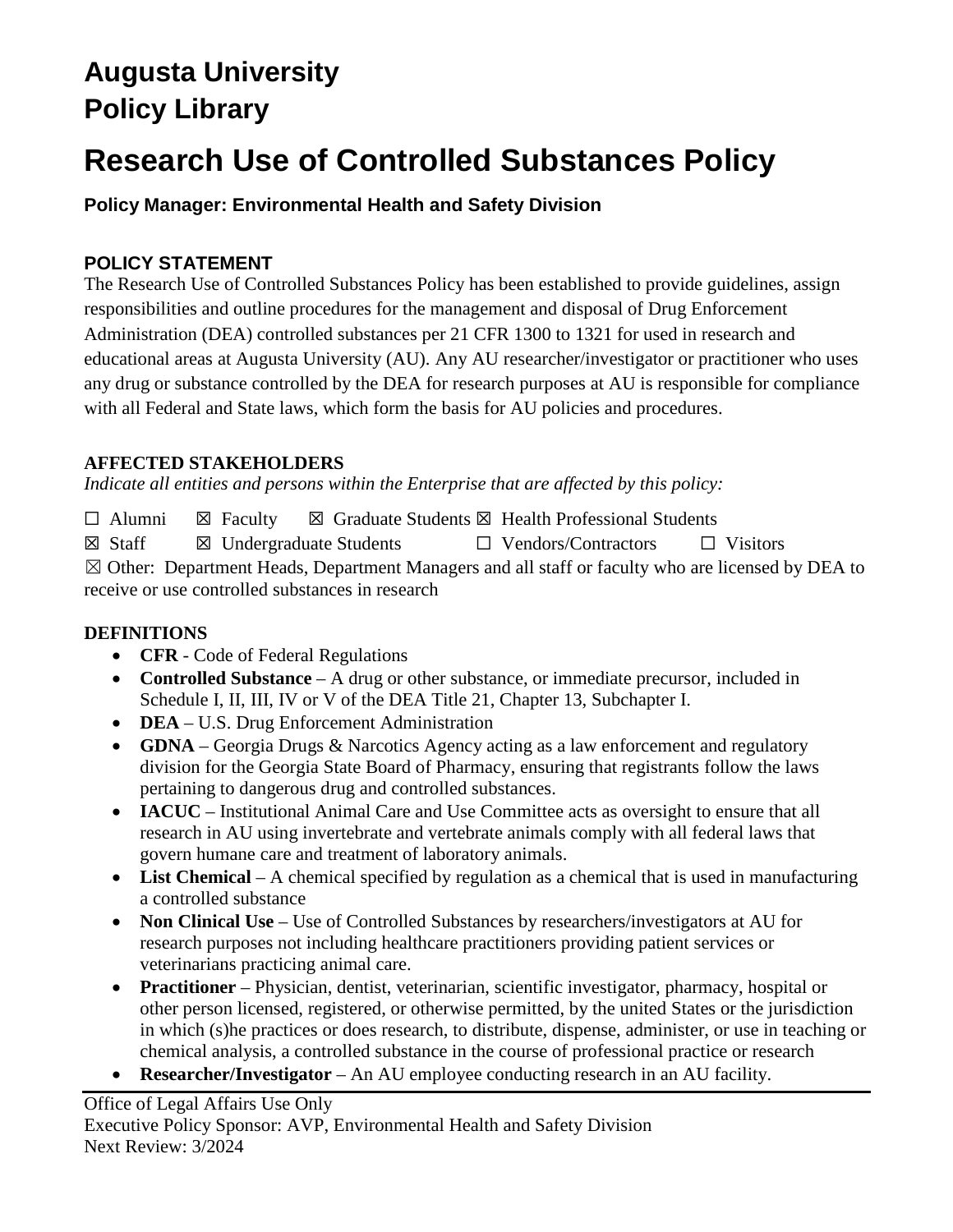• **Reverse Distributor** – A distributor registered with DEA to take control of the controlled substance for the purpose of returning them to the manufacturer or, if necessary, dispose of them.

#### **PROCESS & PROCEDURES**

Procedures used to support this policy are available at: Chemical Safety Guide – Appendix F: Program for Management of DEA Regulated Materials <https://www.augusta.edu/services/ehs/chemsafe/documents/chemical-safety-guide0717.pdf>

#### **REFERENCES & SUPPORTING DOCUMENTS**

External Agencies

- 21 CFR 1300 to 1316: Drug Enforcement Administration, Department of Justice. <http://www.deadiversion.usdoj.gov/21cfr/cfr/>
- O.C.G.A. § 43-50 Georgia Veterinary Practice Act; links to these laws and to the Veterinary Boards Rules can be found at URL: [http://www.animallaw.info/statutes/stusgast43\\_50\\_30\\_56.htm](http://www.animallaw.info/statutes/stusgast43_50_30_56.htm)
- Official Code of Georgia Title 16, Crimes and Offenses, Article 1, Chapter 13, Sections 1,2,3, & 4, Controlled Substances; Article 2 Regulation of Controlled Substances, Parts 1 & 2, and: Article 5, encompass "Drug Researchers". O.C.G.A. § 16-13-1,2: <http://statutes.laws.com/georgia/title-16>
- Official Code of Georgia, Title 26, Food, Drugs, and Cosmetics, O.C.G.A. § 26-4-1-5: <http://statutes.laws.com/georgia/title-26>
- Controlled Substances Security Manual, A Security Outline of the Controlled Substances Security Act of 1970: US Dept. of Justice Drug Enforcement Administration, can be found at URL:<http://www.deadiversion.usdoj.gov/pubs/manuals/sec/index.html>
- Georgia State Board of Pharmacy Controlled Substances<http://gbp.georgia.gov/>
- DEA Office of Diversion Control [http://www.deadiversion.usdoj.gov](http://www.deadiversion.usdoj.gov/)

#### **RELATED POLICIES** None